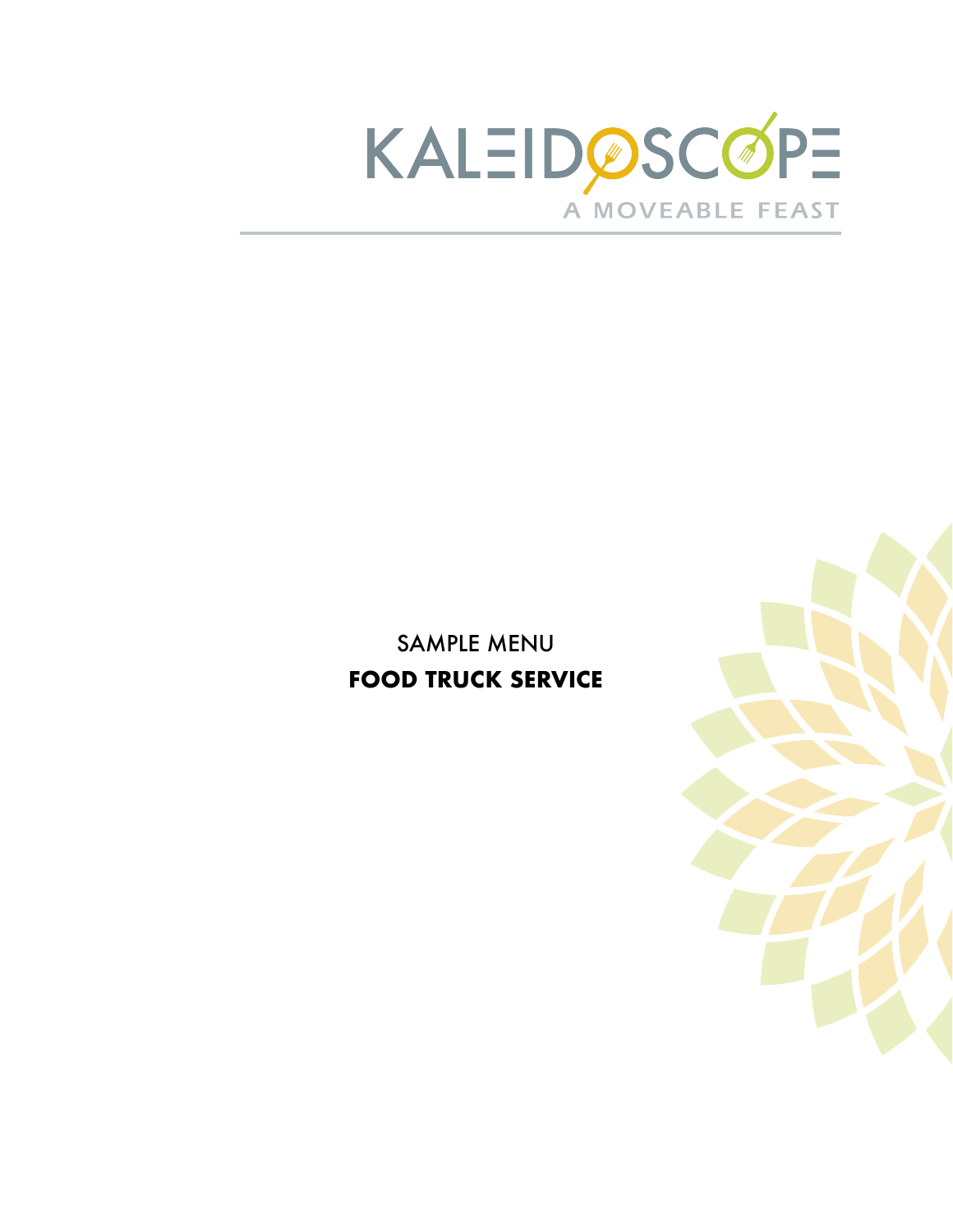

# **HORS D'OEUVRES**: COCKTAIL HOUR

*presented in a closed box* 

#### **BUTTER LETTUCE WRAP (vegetarian option)**  Bulgogi beef, Kim chi, kewpie mayo

**TUNA POKE**  buckwheat blini, nori, toasted sesame, scallion

## **TEMPURA CAULIFLOWER FLORETS (vegetarian)**

pink peppercorn aioli

## **HAKKA SAMOSA (vegetarian option)**

shaved Char siu pork, stone fruit chutney

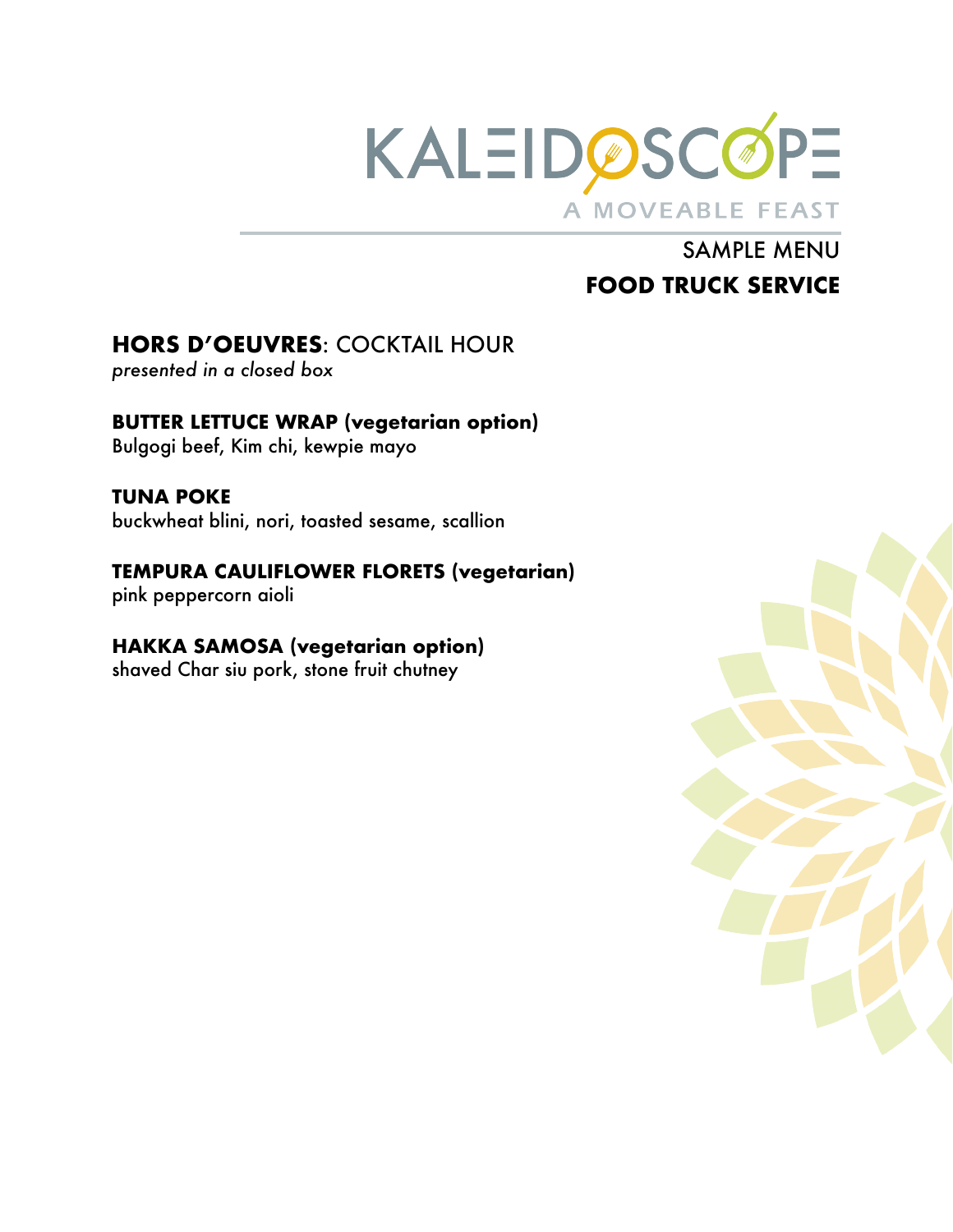

# **FOOD TRUCK SERVICE**

*each option served with choice of salad & fresh-cut fries* 

### **BOUNTY BURGER** (VEGAN)

sourdough bun, plant patty, hummus, pickled vegetables, local greens, tahini

### **PIZZA DI SALUMI**

house crust, basic tomato sauce, local capicolo & soppressata salami local mozzarella, truffled mushrooms, garlic scape pesto

## **PIZZA AI FUNGHI (vegetarian)**

house crust, roasted mushrooms, Swiss cheese, garlic scape pesto

### **BRISKET SANDWICH**

house-baked bacon bun, slow-roasted local brisket, maple BBQ sauce seasonal slaw, buttermilk dressing

### **FRITAS AL PASTOR** (GF)

twice-fried spuds, authentic pork al pastor, pineapple salsa, avocado queso fresco, pickled jalapeños, lime crema, our own hot sauce

•••

# **SALADS**

### **SWEET & SOUR GREENS**

local greens, shaved seasonal vegetables, local honey, sea salt, fresh lemon

### **TOMATO SALAD**

local heirloom tomatoes, local feta cheese, pickled onions, green goddess dressing